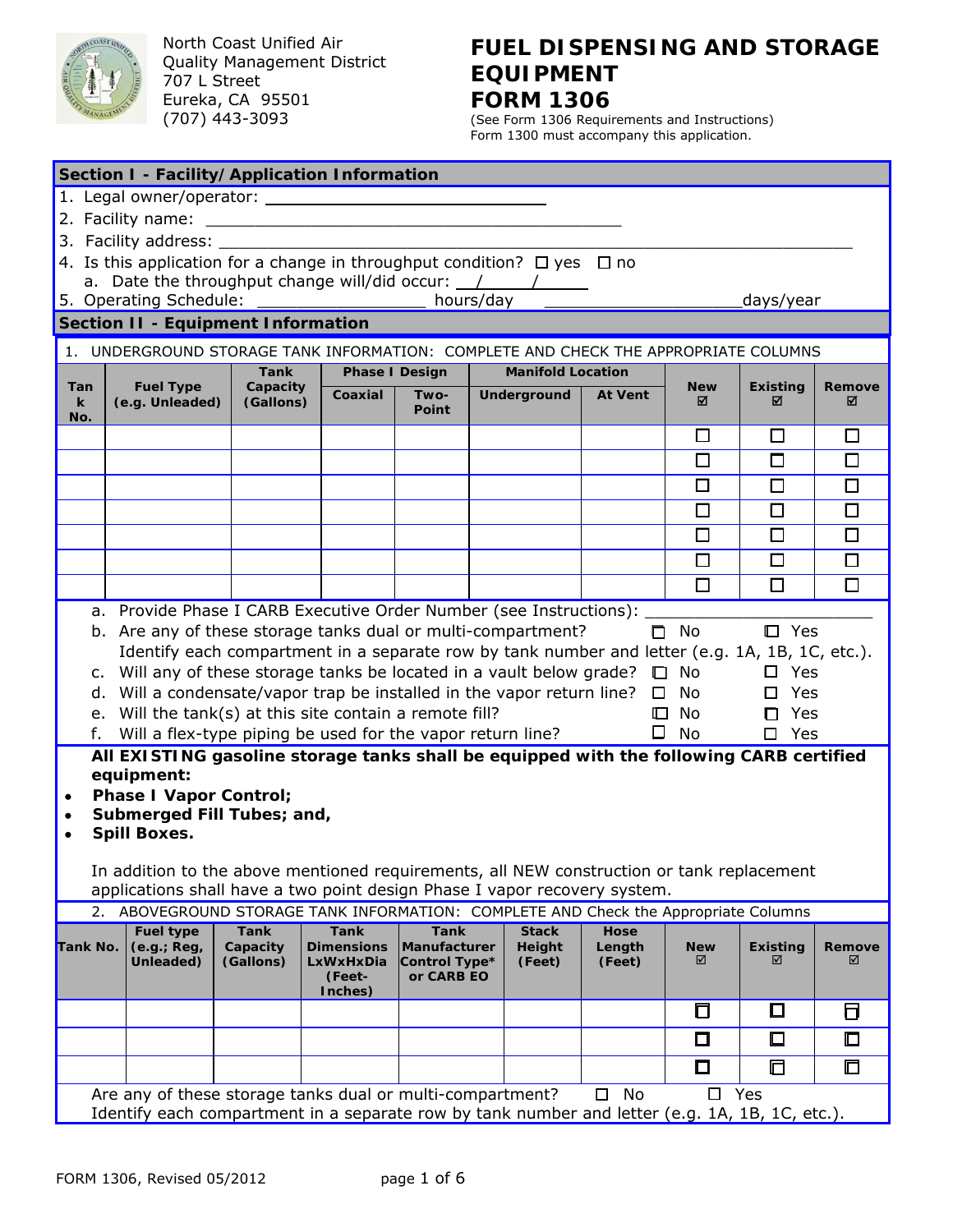## 3. PLOT PLAN

For new construction, alterations, or vent pipe relocations, submit equipment location drawings which shall be to scale and shall show at least the following:

a. the property line, an outline and identification of all buildings, and a North indicator;

b. all adjacent streets and properties outside the property line. Identify adjacent properties by type of business or residential;

c. the location and identification of proposed equipment on the property including all underground and aboveground tanks and tank compartments, all underground and aboveground vapor recovery and product piping with pipe diameters, and all islands, dispensers, and fueling positions; and

d. details of dispenser nozzles, vapor return connectors, vent pipe locations, and vapor processing systems (if any). (Any vapor processing system being installed or operated must be of a type certified by the California Air Resources Board); and

e. the distance and direction to the nearest residence or business from the center of operations, and to any K-12 school property boundary within 1000 ft of the vent pipe or other air contaminant emitting equipment.

4. FUELING POSITION INFORMATION: COMPLETE FOR ALTERATIONS OR NEW CONSTRUCTION

| Total Number of Fueling Positions After | <b>Total Number of Fueling Positions Prior to Alteration</b> |
|-----------------------------------------|--------------------------------------------------------------|
| <b>Alteration or New Construction</b>   | (For Alterations Only)                                       |
|                                         |                                                              |

#### 5. NOZZLE INFORMATION: COMPLETE ALL COLUMNS

| <b>Fuel Type</b><br>(e.g. Unleaded,<br>Diesel) | $#$ New<br><b>Nozzles</b> | $#$ Existing<br><b>Nozzles</b> | # Removed<br><b>Nozzles</b> | <b>CARB Executive</b><br><b>Order OR Control</b><br>$Type*$<br>(Phase II) | <b>Maximum Monthly</b><br>Throughput<br>(Gal/Mo) | <b>Maximum Annual</b><br><b>Throughput</b><br>(Gal/Yr) |
|------------------------------------------------|---------------------------|--------------------------------|-----------------------------|---------------------------------------------------------------------------|--------------------------------------------------|--------------------------------------------------------|
|                                                |                           |                                |                             |                                                                           |                                                  |                                                        |
|                                                |                           |                                |                             |                                                                           |                                                  |                                                        |
|                                                |                           |                                |                             |                                                                           |                                                  |                                                        |

\**See lists in Instructions for form* 1306.

| 6. GASOLINE PRODUCT INFORMATION: COMPLETE BLANKS BELOW |  |
|--------------------------------------------------------|--|
|--------------------------------------------------------|--|

| Number of nozzle(s) dispensing ONE product (grade) of gasoline:     |  |                     |     | 그는 그는 사람들이 없었다. |
|---------------------------------------------------------------------|--|---------------------|-----|-----------------|
| Number of nozzle(s) dispensing TWO products (grades) of gasoline:   |  |                     |     |                 |
| Number of nozzle(s) dispensing THREE products (grades) of gasoline: |  |                     | $=$ |                 |
| TOTAL NOZZLE COUNT:                                                 |  | TOTAL PRODUCT COUNT |     |                 |

7. DISPENSER INFORMATION: COMPLETE AND Check the Appropriate Columns

| <b>Dispenser</b>         |                                                                                             | No. of Similar    |                                         | <b>Dispenser</b>     |                     | <b>No. of Nozzles Per Dispenser</b> |                          |                 |
|--------------------------|---------------------------------------------------------------------------------------------|-------------------|-----------------------------------------|----------------------|---------------------|-------------------------------------|--------------------------|-----------------|
| <b>Make</b>              | Model No.                                                                                   | <b>Dispensers</b> | <b>New</b><br>☑                         | <b>Existing</b><br>☑ | <b>Removed</b><br>☑ | <b>Unleaded</b>                     | <b>Diesel</b>            | <b>Methanol</b> |
|                          |                                                                                             |                   |                                         |                      |                     |                                     |                          |                 |
|                          |                                                                                             |                   |                                         |                      | □                   |                                     |                          |                 |
|                          |                                                                                             |                   |                                         |                      | □                   |                                     |                          |                 |
|                          |                                                                                             |                   |                                         |                      | □                   |                                     |                          |                 |
|                          | 8. THROUGHPUT INFORMATION: PROVIDE THROUGHPUT RECORDS FOR THE PAST 2 YEARS (EXISTING SITES) |                   |                                         |                      |                     |                                     |                          |                 |
| <b>Year of Operation</b> |                                                                                             |                   | Throughput (Gal/Yr)<br><b>Fuel Type</b> |                      |                     |                                     | <b>Days of Operation</b> |                 |
|                          |                                                                                             |                   | Gasoline                                |                      |                     |                                     |                          |                 |
|                          |                                                                                             |                   | Gasoline                                |                      |                     |                                     |                          |                 |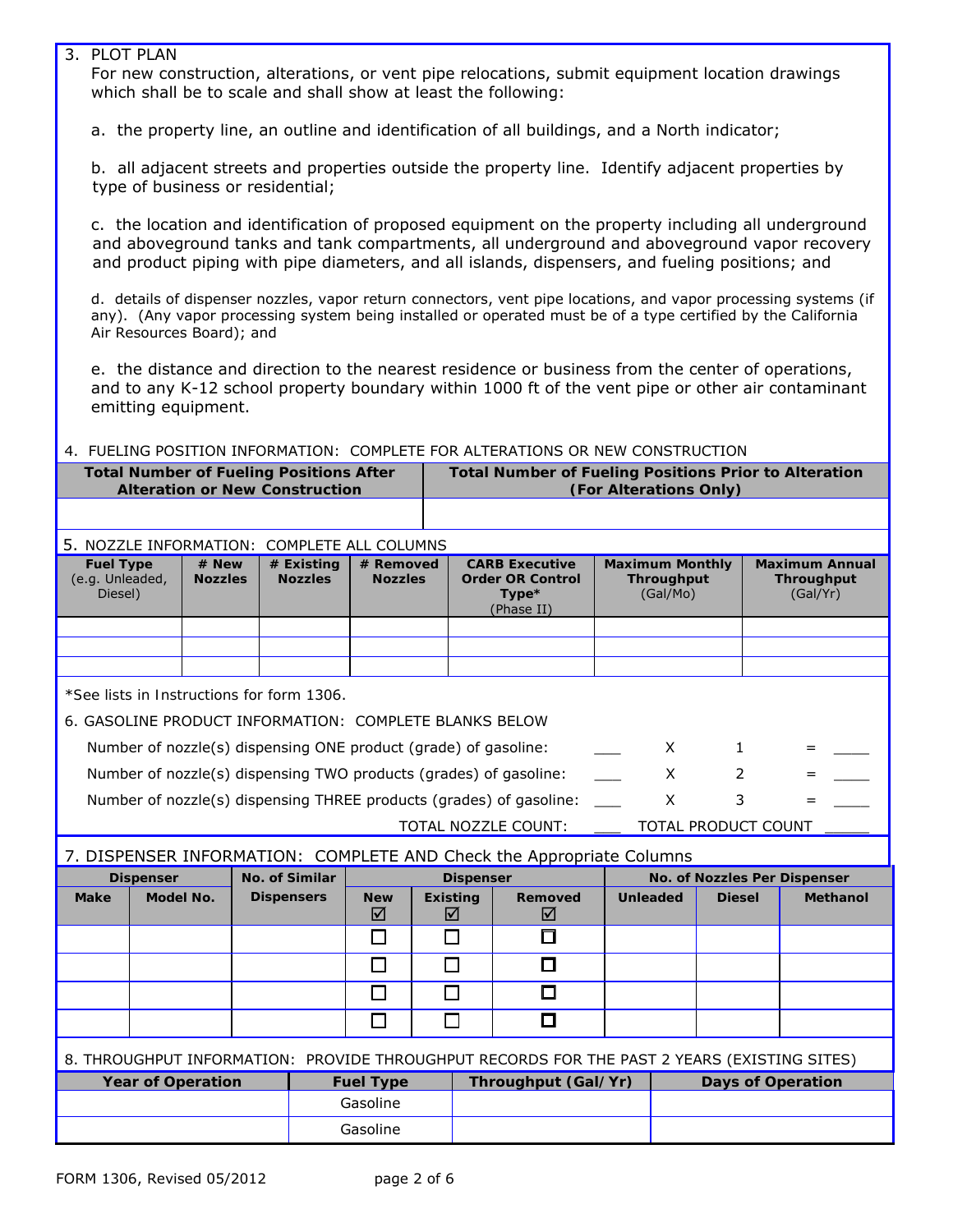- 9. For existing gasoline storage and dispensing systems and based on the following, please provide a copy of your **MOST recent** vapor recovery test results.
	- a. Balance System Tests:
		- Static Pressure (Leak-Decay);
		- Dynamic Pressure (Back-Pressure); and,
		- Liquid Removal (if applicable).
	- b. Vacuum Assisted System Tests (Except Healy and Hirt Systems):
		- Static Pressure (Leak-Decay); and,
		- Air-to-Liquid Ratio (A/L).
	- c.. Healy Vacuum Assisted System Tests:
		- Static Pressure (Leak-Decay);
		- Air-to-Liquid Ratio (A/L); and,
		- Vapor Return Line.
	- d. Vacuum Assisted Hirt System Test: Air-to-Liquid Ratio (A/L).
	- e. For systems not mentioned, provide required test results as per that system's executive order.

10. Have you included the plot plan described in number 3 above with all required information?  $\Box$ Yes  $\Box$  No

| Section III - Applicant Certification Statement                                                                                                                                                                     |                             |              |  |  |  |  |  |
|---------------------------------------------------------------------------------------------------------------------------------------------------------------------------------------------------------------------|-----------------------------|--------------|--|--|--|--|--|
| I HEREBY CERTIFY THAT ALL INFORMATION CONTAINED HEREIN AND INFORMATION SUBMITTED WITH THIS APPLICATION IS TRUE AND CORRECT.<br>SIGNATURE OF RESPONSIBLE OFFICIAL OF FIRM:<br>TITLE OF RESPONSIBLE OFFICIAL OF FIRM: |                             |              |  |  |  |  |  |
| RESPONSIBLE OFFICIAL'S TELEPHONE NUMBER<br>DATE SIGNED:<br>TYPE OR PRINT NAME OF RESPONSIBLE OFFICIAL OF FIRM:                                                                                                      |                             |              |  |  |  |  |  |
|                                                                                                                                                                                                                     |                             |              |  |  |  |  |  |
| I HEREBY CERTIFY THAT ALL INFORMATION CONTAINED HEREIN AND INFORMATION SUBMITTED WITH THIS APPLICATION IS TRUE AND CORRECT.<br><b>SIGNATURE OF PREPARER:</b><br>TITLE OF PREPARER AND COMPANY NAME:                 |                             |              |  |  |  |  |  |
| TYPE OR PRINT NAME OF PREPARER:                                                                                                                                                                                     | PREPARER'S TELEPHONE NUMBER | DATE SIGNED: |  |  |  |  |  |
|                                                                                                                                                                                                                     |                             |              |  |  |  |  |  |

#### **SIGNATURE OF RESPONSIBLE MEMBER OF ORGANIZATION**

This form shall be signed by a responsible person from the company applying for the permit, rather than by the contractor working on the project. In addition, include a telephone number where this person can be contacted for additional information regarding this application.

#### *NOTE:* **IF FORM 1306 IS INCOMPLETE, THE APPLICATION WILL BE RETURNED**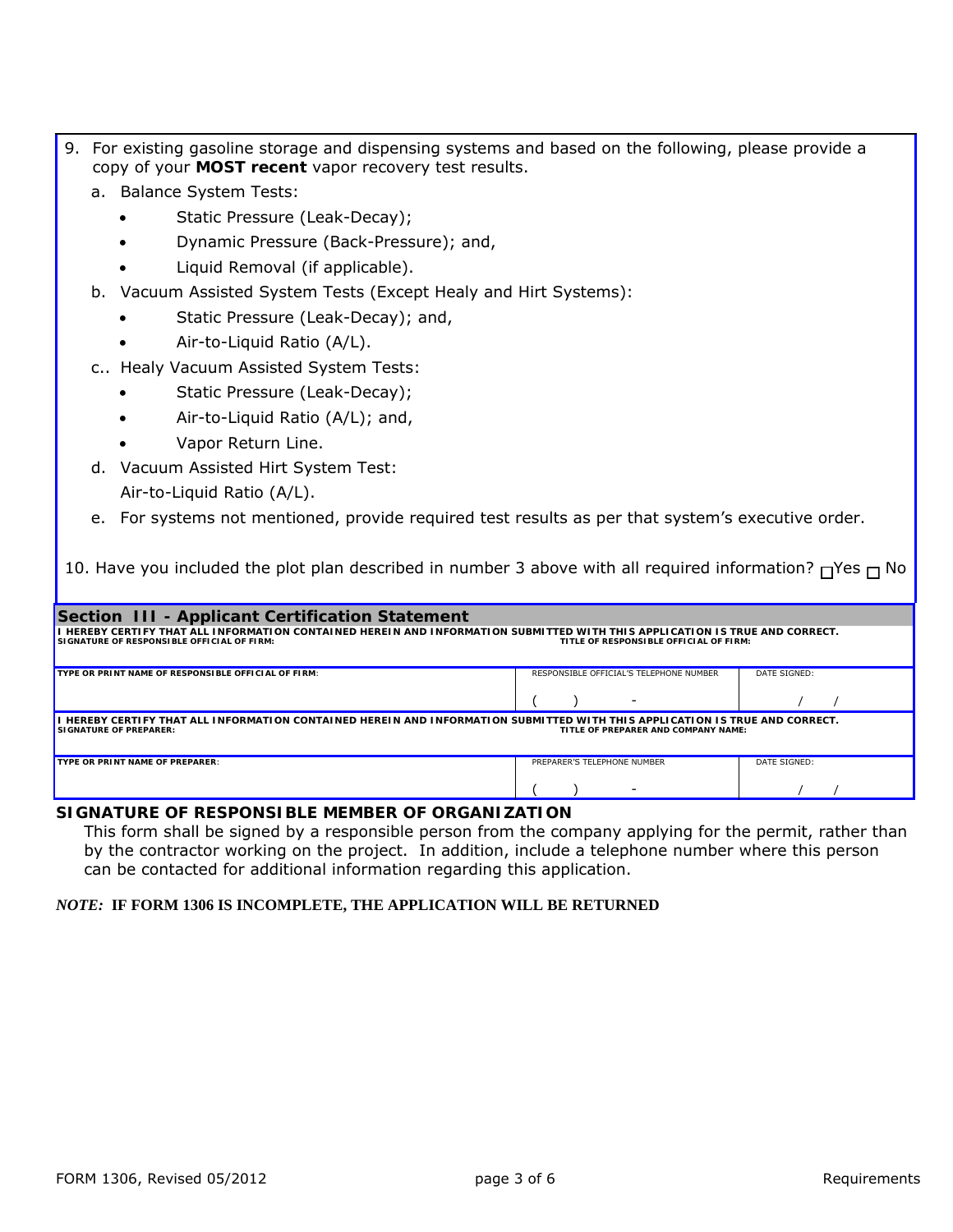# **FORM 1306 REQUIREMENTS**

#### **WHO MUST APPLY FOR A PERMIT:**

A fuel transfer and dispensing permit application is required for any new installation, alteration, facility with an expired permit, change of permittee, or change of permit condition.

#### **WHEN TO APPLY:**

Prior to any new construction, alteration, or change of permit condition. An application should be filed prior to use if ownership has changed. Installing any equipment contrary to the Authority to Construct Permit or to the information provided in this form without notifying the AQMD will void this application or your permit, and will require submittal of a new application and associated fees. Sites with expired permits or existing equipment operating without a permit should apply as soon as possible to avoid possible enforcement action. Sites requesting a change of permit condition must receive new permit approval prior to dispensing requested throughput change.

#### **HOW TO APPLY:**

- A. Fill out Forms 1306 for each facility for new construction, alteration, change of permittee, change of permit condition, and reinstatement of expired permits. If the NCUAQMD has identified your facility as a Title V facility, use the telephone numbers in Section B below to obtain further assistance.
- B. The proper filing fee is found in NCUAQMD Regulation 3, Rule 1-300. Checks or money orders should be made payable to the North Coast Unified Air Quality Management District. Send the completed application to: NCUAQMD, 2300 Myrtle Avenue, Eureka, CA 95501. Further information may be obtained by calling (707) 443- 3093.
- C. For new construction, alterations, or vent pipe relocations, submit equipment location drawings which shall be to scale (suggested scale: 1 inch = 100 feet; accuracy of measurements to the nearest 5 feet will be satisfactory) and shall show at least the following:
	- a. the property line, an outline and identification of all buildings, and a North indicator;

b. all adjacent streets and properties outside the property line. Identify adjacent properties by type of business or residential;

c. the location and identification of proposed equipment on the property including all underground and aboveground tanks and tank compartments, all underground and aboveground vapor recovery and product piping with pipe diameters, and all islands, dispensers, and fueling positions;

d. details of dispenser nozzles, vapor return connectors, vent pipe locations, and vapor processing systems (if any). (Any vapor processing system being installed or operated must be of a type certified by the California Air Resources Board); and

e. the distance and direction to the nearest residence or business from the center of operations, and to any K-12 school property boundary within 1000 ft of the vent pipe or other air contaminant emitting equipment.

D. For all existing sites, submit annual gasoline throughput records and days of operation for the last two years.

**NOTICE:** *Construction prior to receipt of an Authority to Construct Permit, or operation prior to receipt of a Permit to Operate constitutes a violation of the Rules and Regulations of the NCUAQMD.* 

#### **VAPOR RECOVERY SYSTEMS:**

NCUAQMD Regulation 1, Rule 1-400(a) regulates the transfer of gasoline from delivery vehicles to storage tanks and requires installation of CARB certified submerged fill pipes, spill boxes, and vapor return equipment (Phase I vapor recovery). Phase I vapor recovery transfers these vapors from the storage tank into the unloading delivery vehicle so that it can be transported back to the terminal vapor processor for recovery or destruction.

NCUAQMD Regulation 3, Rule 1-400(b) regulates the transfer of gasoline into motor vehicle tanks larger than five gallons. A special fill nozzle and vapor piping allow these vapors to be returned from the vehicle fuel tank to the storage tank or to vapor processing equipment (Phase II vapor recovery). This provision does not apply to remote retail gasoline stations with an annual throughput of 100,000 gallons or less (see Rule for details).

For aboveground tanks and mobile refuelers dispensing gasoline the standard Phase I and Phase II vapor control systems must be installed for compliance.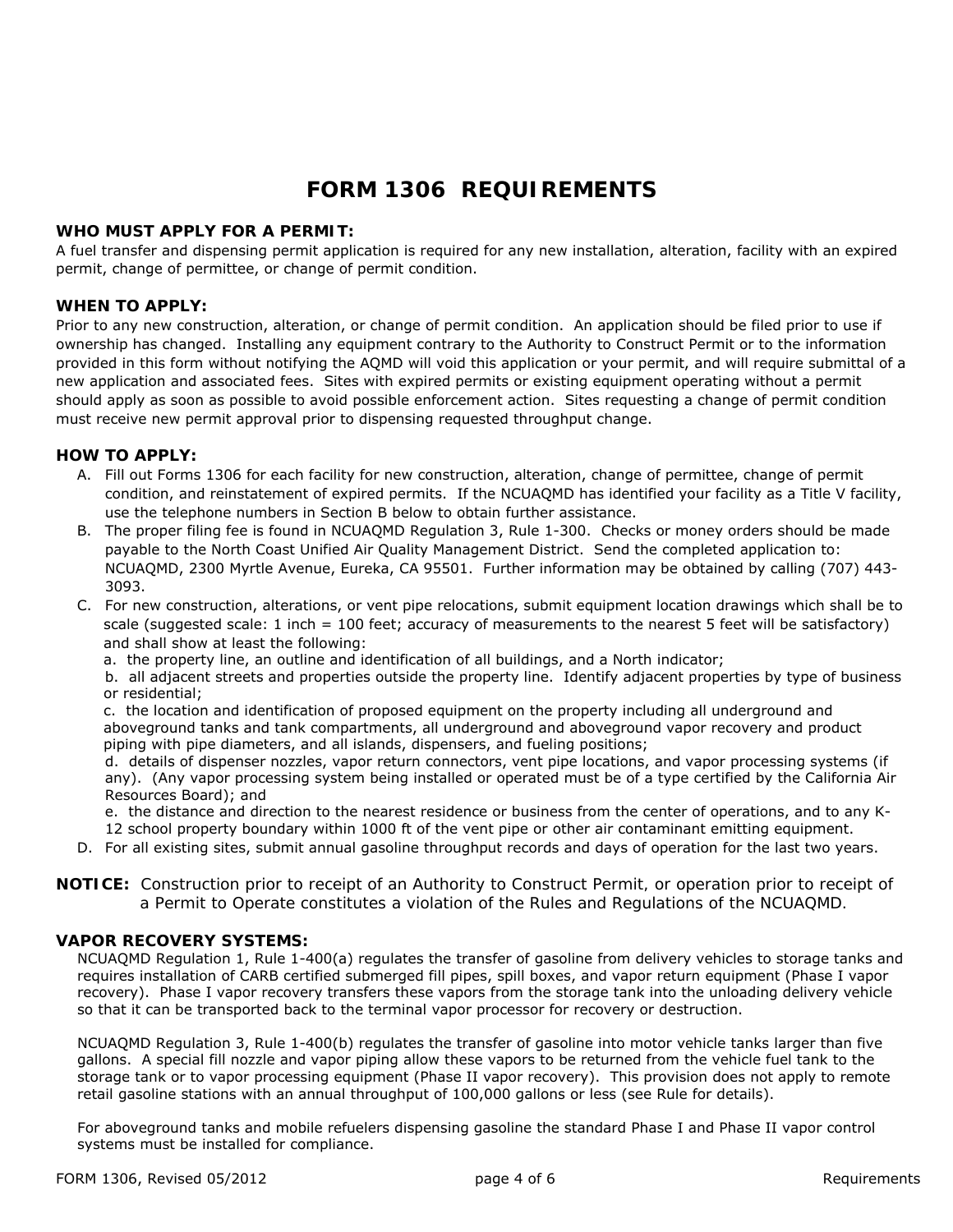#### **UNDERGROUND TANKS AND PIPING:**

All gasoline equipment shall be installed, equipped, and operated with CARB certified equipment (submerged fill tubes, spill boxes, etc.).

# **FORM 1306 INSTRUCTIONS**

## **For Section II, #1a – UNDERGROUND STORAGE TANK INFORMATION**

Provide the type of fuel stored in each tank (e.g. gasoline grades, diesel, or methanol).

| <b>CONTROL TYPE CODES FOR PHASE I VAPOR RECOVERY SYSTEMS*</b> |
|---------------------------------------------------------------|
|---------------------------------------------------------------|

| Phil-Tite                                                                | VR-101-A          |                                                        |
|--------------------------------------------------------------------------|-------------------|--------------------------------------------------------|
| ' Standard                                                               | $G - 70 - 97 - A$ | (Standard cannot be used on new installs after 7/1/01) |
| *If the system is not mentioned provide CAPR Executive Order (EQ) Number |                   |                                                        |

**\***If the system is not mentioned, provide CARB Executive Order (EO) Number.

## **For Section II, #2, Column 5 – ABOVE GROUND STORAGE TANK INFORMATION**

|                                             |                | <b>CONTROL TYPE CODES FOR PHASE II VAPOR RECOVERY SYSTEMS* (ABOVEGROUND TANKS)</b> |                    |
|---------------------------------------------|----------------|------------------------------------------------------------------------------------|--------------------|
| Above Ground Tank Vault                     | $G - 70 - 160$ | Healy Model 400-ORVR                                                               | $G-70-187$         |
| Bryant                                      | $G - 70 - 168$ | Hoover Fuelmaster                                                                  | $G-70-161$         |
| Containment Solutions Hoover Vault G-70-194 |                | <b>LRS Fuelmaster</b>                                                              | $G - 70 - 133 - A$ |
| Convault                                    | $G-70-116-F$   | Lube Cube                                                                          | $G - 70 - 148 - A$ |
| <b>Cretex Fuel Vault</b>                    | $G - 70 - 195$ | Moiser Brothers                                                                    | $G - 70 - 152$     |
| Ecovault (Balance)                          | $G - 70 - 157$ | P/T Vault                                                                          | $G - 70 - 143$     |
| Ecovault (Vacuum Assist)                    | $G - 70 - 156$ | Petroleum Marketing                                                                | $G - 70 - 155$     |
| Enviro Vault                                | $G - 70 - 167$ | Petrovault                                                                         | G-70-130           |
| Firesafe                                    | $G - 70 - 136$ | San Luis Firesafe                                                                  | G-70-158-A         |
| Fuelsafe                                    | $G - 70 - 137$ | Steel Tank Fireguard                                                               | $G - 70 - 162 - A$ |
| Guardian Containment Armor Cast             | $G - 70 - 190$ | Supervault                                                                         | $G-70-132-B$       |
| Hasstech VCP-3A                             | $G - 70 - 175$ | <b>Tank Vault</b>                                                                  | $G-70-131-A$       |

**\***If the system is not mentioned, provide CARB Executive Order (EO) Number*.* 

## **For Section II, #4 - FUELING POSITIONS**

The number of fueling positions is equal to the number of nozzles that can mechanically and electronically be operated at the same time.







 **A. 3 Fueling Positions B. 2 Fueling Positions C. 4 Fueling Positions** 

#### **For Section II, #5, Column 5 – NOZZLE INFORMATION**

| <b>CONTROL TYPE CODES FOR PHASE II VAPOR RECOVERY SYSTEMS* (UNDERGROUND TANKS):</b> |                 |                          |  |  |  |  |  |
|-------------------------------------------------------------------------------------|-----------------|--------------------------|--|--|--|--|--|
| Balance Hi Hose                                                                     | Hasstech VCP-3A | Hirt VCS                 |  |  |  |  |  |
| <b>Balance Retractor</b>                                                            | Healy 400 ORVR  | MCS (Gilbarco) Vapor Vac |  |  |  |  |  |
| Dresser/Wayne Wayne Vac                                                             | Healy 600       | MCS w/ Catlow            |  |  |  |  |  |
| Franklin Intellivac                                                                 | Healy 600 ORVR  | OPW Vapor EZ             |  |  |  |  |  |
| Hasstech                                                                            | Hirt Hi Hose    | Tokheim Max Vac          |  |  |  |  |  |

*\**If the system is not mentioned, provide CARB Executive Order (EO) Number.

#### **For Section II, #6 - GASOLINE PRODUCTS**

FORM 1306, Revised 05/2012 **Example 2018** page 5 of 6 Requirements